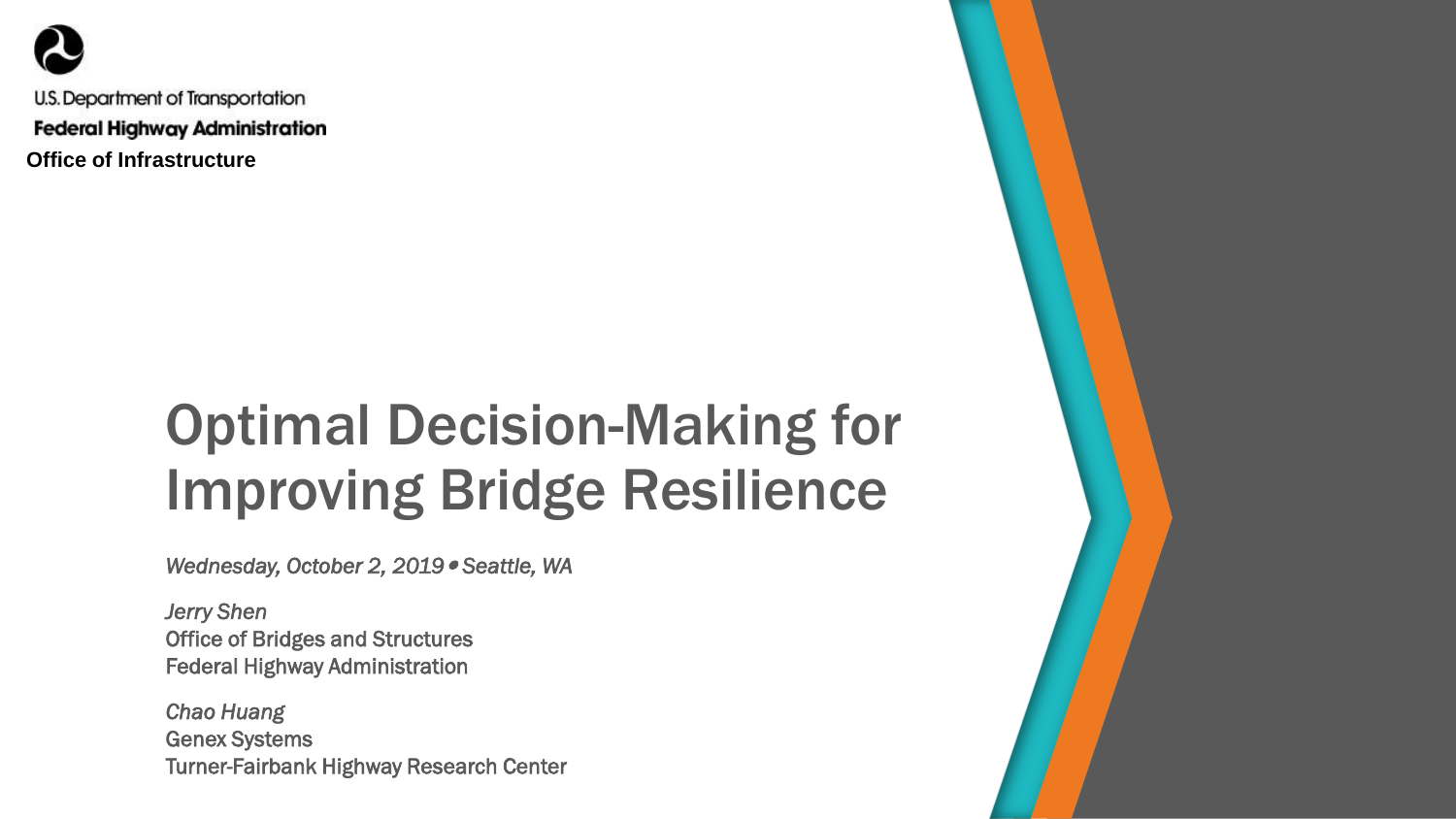### **Outlines**

- Program Mission and Goal
- Concept of Resilience Infrastructure
- Resiliency Goals in Infrastructure Design and Management
- Resilience Strategies in Bridges and Structures
- Research Needs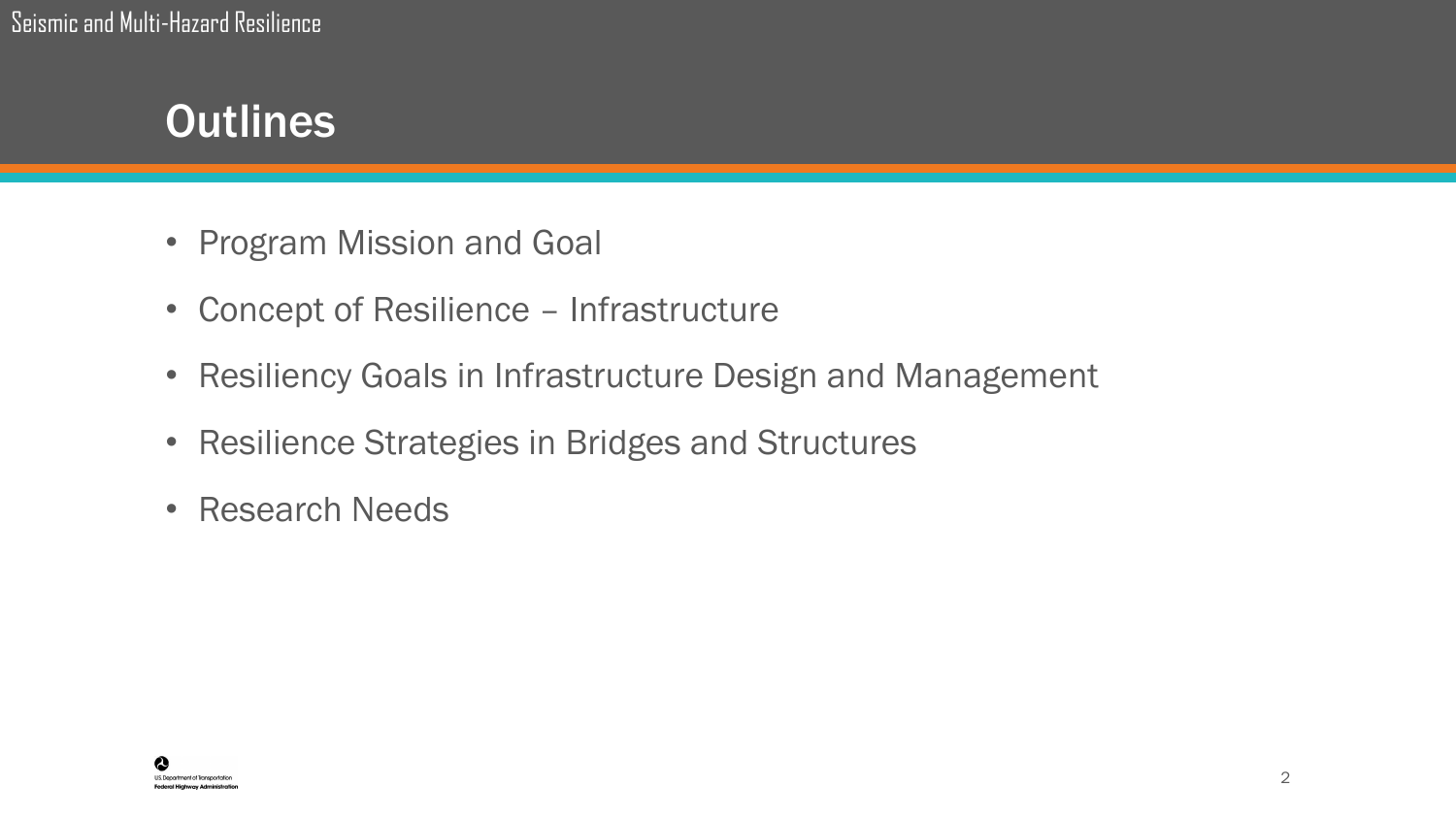Seismic and Multi-Hazard Resilience

### Seismic and Multi-Hazard Resilience Program -Mission and Goals

- Making the bridge population resilient to the disruption or damage from extreme natural events or accidental human actions to fulfill the key role in the highway transportation network serving our society.
- Supporting Transportation Performance Management in managing transportation system performance outcomes. Supporting Transportation Asset Management Planning in managing the condition of the infrastructure assets that are needed to provide for mobility and safety on the nation's transportation system.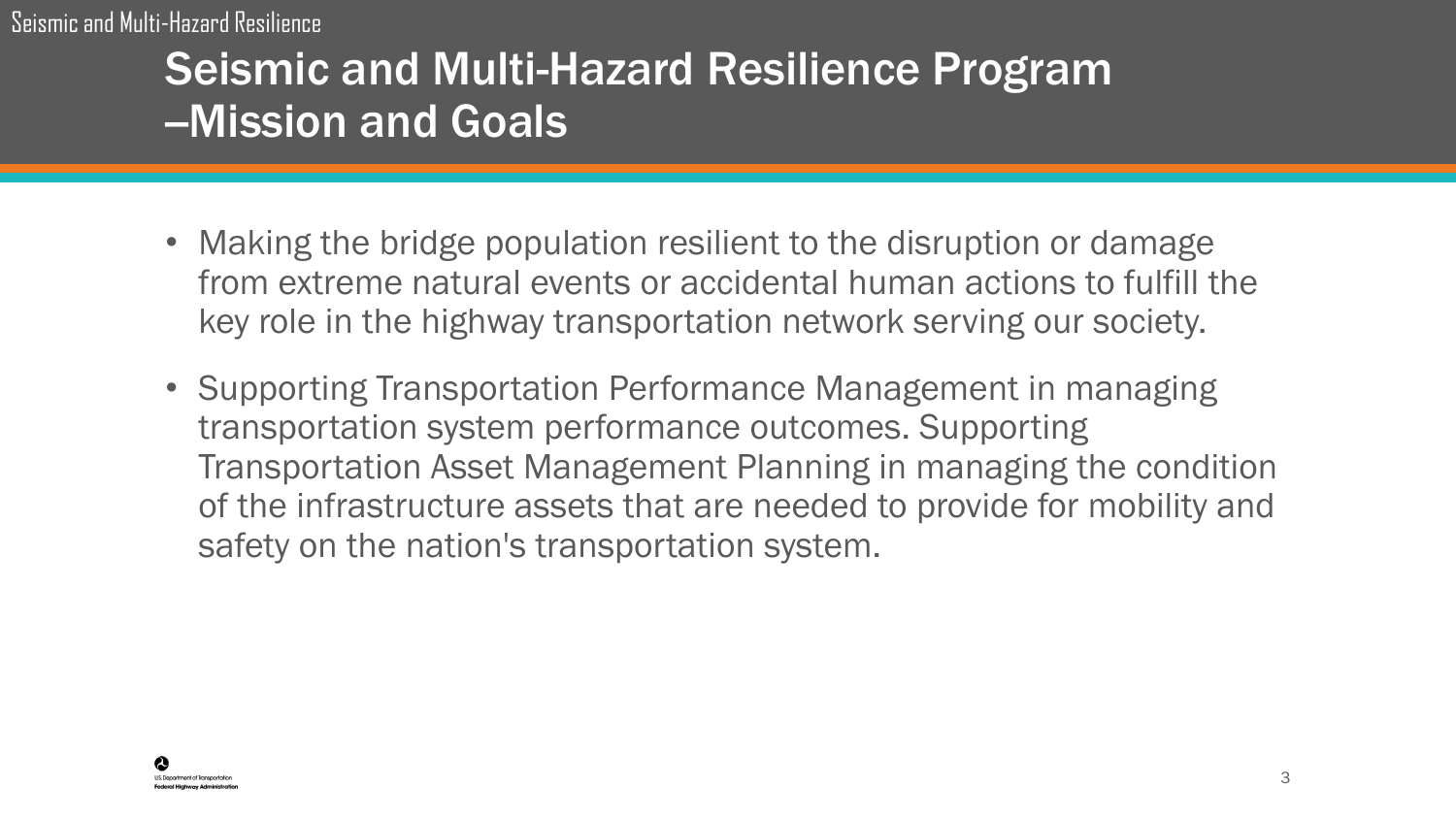#### What is Resilience?

- Psychological term for the capability of "bouncing back".
- The White House:
	- inclusion of the ability to withstand and recover rapidly from deliberate attacks, accidents, natural disasters, as well as unconventional stresses, shocks, and threats to our economy
	- PPD 21: "The ability to prepare for and adapt to changing conditions and withstand and recover rapidly from disruptions. Resilience includes the ability to withstand and recover from deliberate attacks, accidents, or naturally occurring threats or incidents."
- AASHTO SCOR
	- The ability of the transportation system to recover and regain functionality after a major disruption or disaster"
- AASHTO SCOTSEM
	- "the ability to prepare and plan for, absorb, recover from, or more successfully adapt to adverse events"FHWA
- MCEER
	- …the ability of social units (e.g., organizations, communities) to mitigate hazards, contain the effects of disasters when they occur, and carry out recovery activities in ways that minimize social disruption and mitigate the effects of future disasters